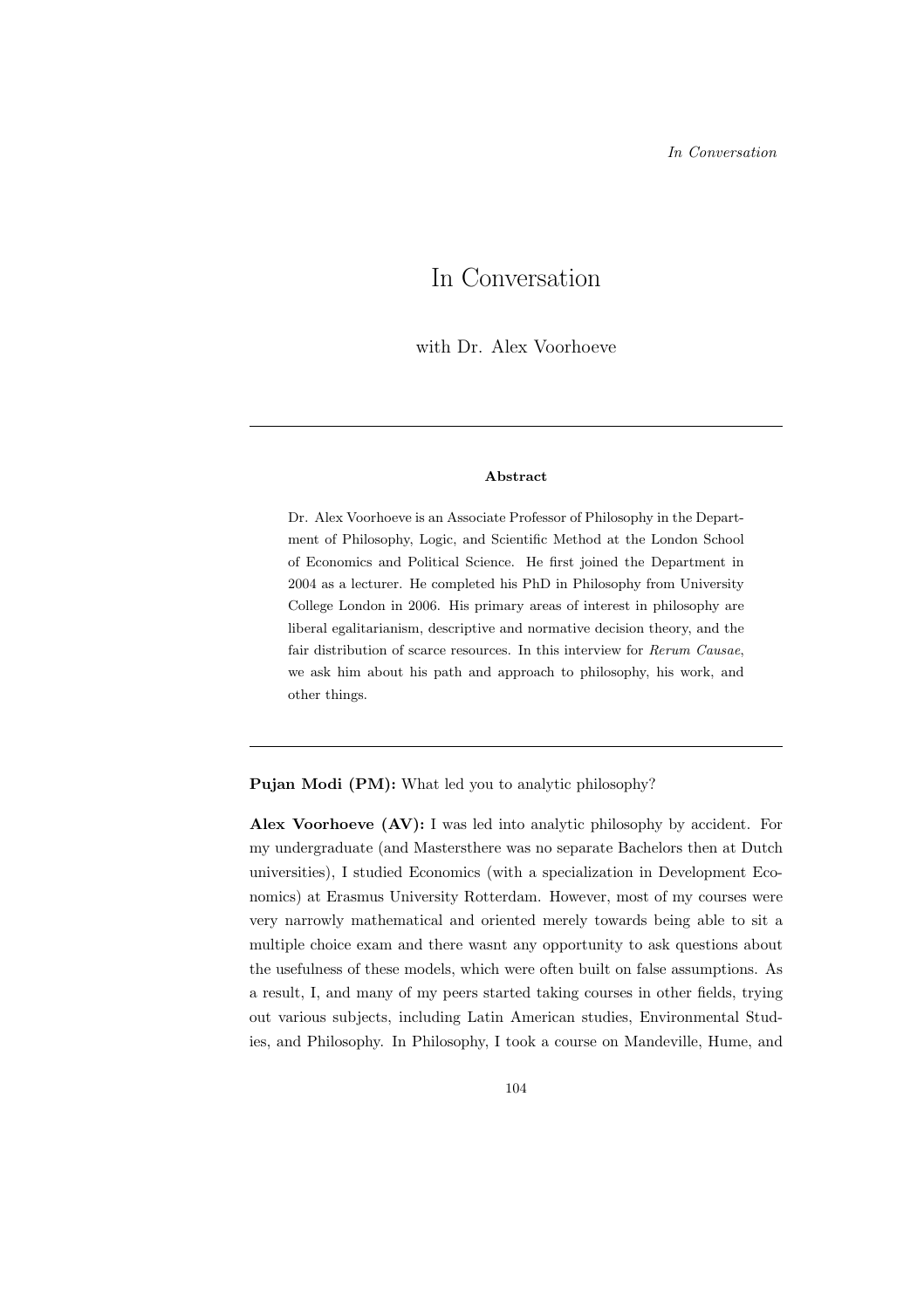Smith, which deeply influenced me, since it engaged with broad questions in social and ethical theory and involved the kind of questioning approach that I had missed in many economics courses. After completing my degree in economics, I worked as an economist at the Dutch Ministry of Finance on international debt relief and finished my MA in Philosophy in the evenings. Seeking adventure, I then applied for two totally different positions. One was a scholarship to do an MPhil in philosophy at Cambridge, the other a position as a teaching assistant in economics (funded by Dutch Development Aid) at Ho Chi Minh university in Vietnam. I didnt get the latter, which I really wanted, but Cambridge accepted me. So there was a fair bit of unpredictability in my journey to philosophy.

PM: How has philosophy informed your decisions outside academic life? For example, your commitment to Giving What We Can.

AV: To be honest, my principal convictions, including a concern with global poverty, have not changed much since I first started to think about global issues as a teenager. I think I would have been committed to something like Giving What We Can even without philosophy. However, one way in which philosophy shaped my convictions is by making me aware of the importance of deontological factors rather than purely consequentialist ones. My training in economics made me, I think, prone to consequentialism, but conversations with Michael Otsuka (who was my PhD advisor) and reading Frances Kamm and other deontologists persuaded me of the importance of non-consequentialist factors. To take the example of donating, my assessment of the causes to which I should give also incorporates other factors such as avoiding doing harm (as well as merely maximizing the expected good).

PM: Do you think your background in economics affects how you do philosophy?

AV: Absolutely, in fact I would be doing philosophy very differently had I not been in economics. Questions of fair allocation, the measurement of well-being, moral decision-making under risk and the moral limits of markets all require tools from economics to address them adequately. Moreover, it affects the way one looks at institutions and political questions; an economist always asks first: what information and incentives do individuals have, and how will these cause them to act? I find that approach very useful. I dont think my views, or the topics I study would have been the same had I a different first degree.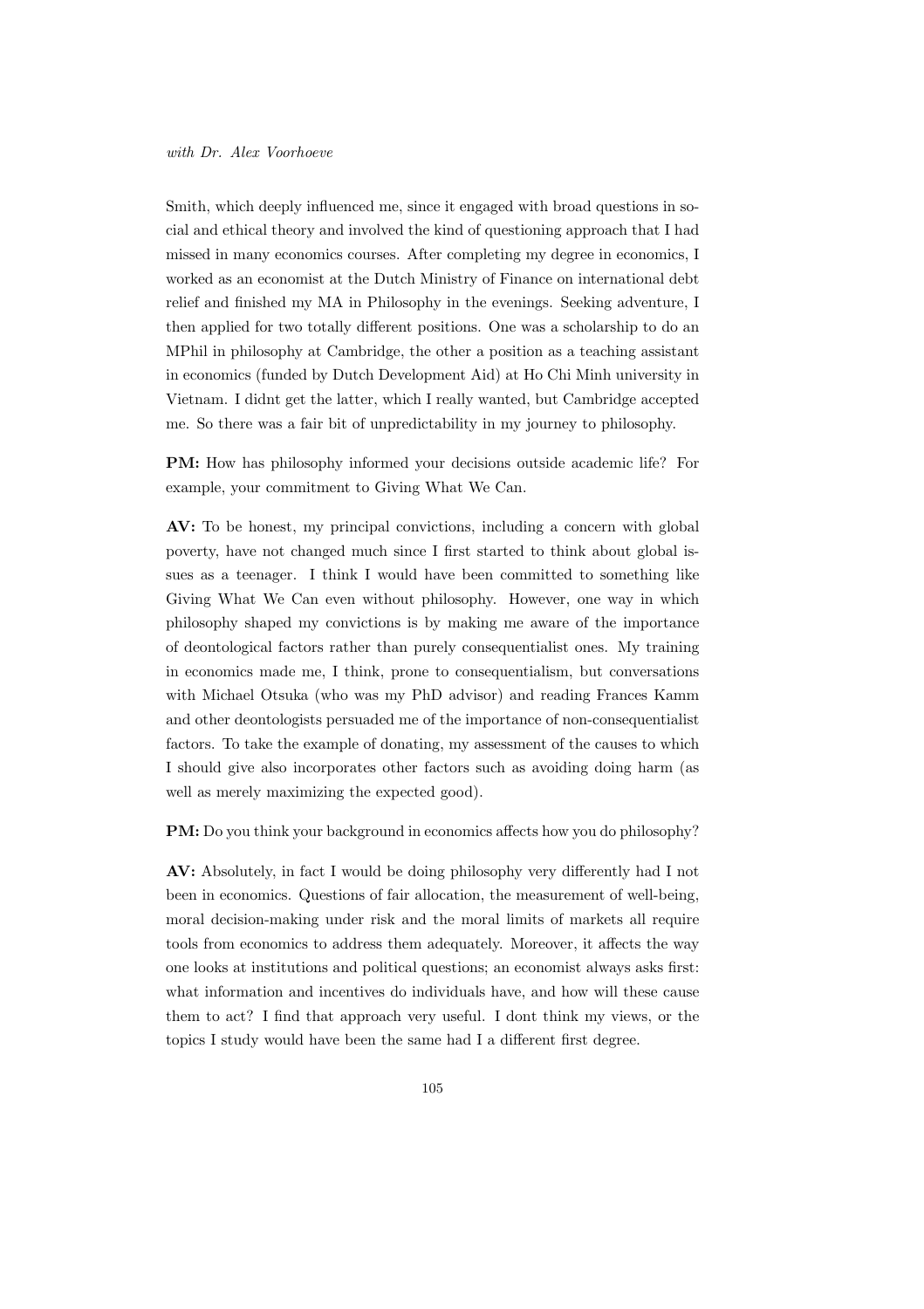PM: Do you have any advice for the readers of Rerum Causae when it comes to considering an academic career in the field?

AV: I would say: pursue a PhD in philosophy only if youre genuinely gripped by the philosophical questions you wish to study and also can handle (or even enjoy) the lifestyle, which (especially at the start) involves low income, quite solitary work and being exposed to a great deal of (necessary) criticism from your advisors and peers, with a great deal of uncertainty at the end regarding job prospects. You must find and exploit your comparative advantage (this is where the economics training shows!), because you have to be able to make a contribution to thinking in your chosen field, and also, because pragmatically speaking, there are so few positions and so many candidates. Of course, it helps if you enjoy writing and teaching. Personally, I'm a bit of a showman, so teaching is my favourite part.

## PM: Why did you join the LSE?

AV: Good academic positions in philosophy are rare. I picked the LSE because they were the first ones to offer me a job! But it's also a wonderful department, in particular because its staff all do interdisciplinary work and have strong backgrounds in social or natural sciences, or in mathematics or statistics. This gives us a distinctive approach to philosophy, and a shared set of values to do philosophy in a manner that is continuous with the sciences. The students, who are mostly pursuing interdisciplinary study, mirror the staff in this respect. There is also an excellent atmosphereit is a wonderful and collegial place to teach and do research.

# PM: What do you hope to achieve as a philosopher?

AV: I see myself as carrying on a long tradition of critical and innovative enquiry into key normative questions (such as: How am I to live? What is the meaning of life? And: What is a just society?). I believe in the value of this tradition, so I want to transmit some of its great ideas and methods of inquiry and argument to students. That is why I like teaching the classics, such as Aristotle, Hume and Smith. I also think that each of us can make progress as a researcher and writer on these questions. For example, I am confident that the long debate about principles of distributive justice which started from Rawls's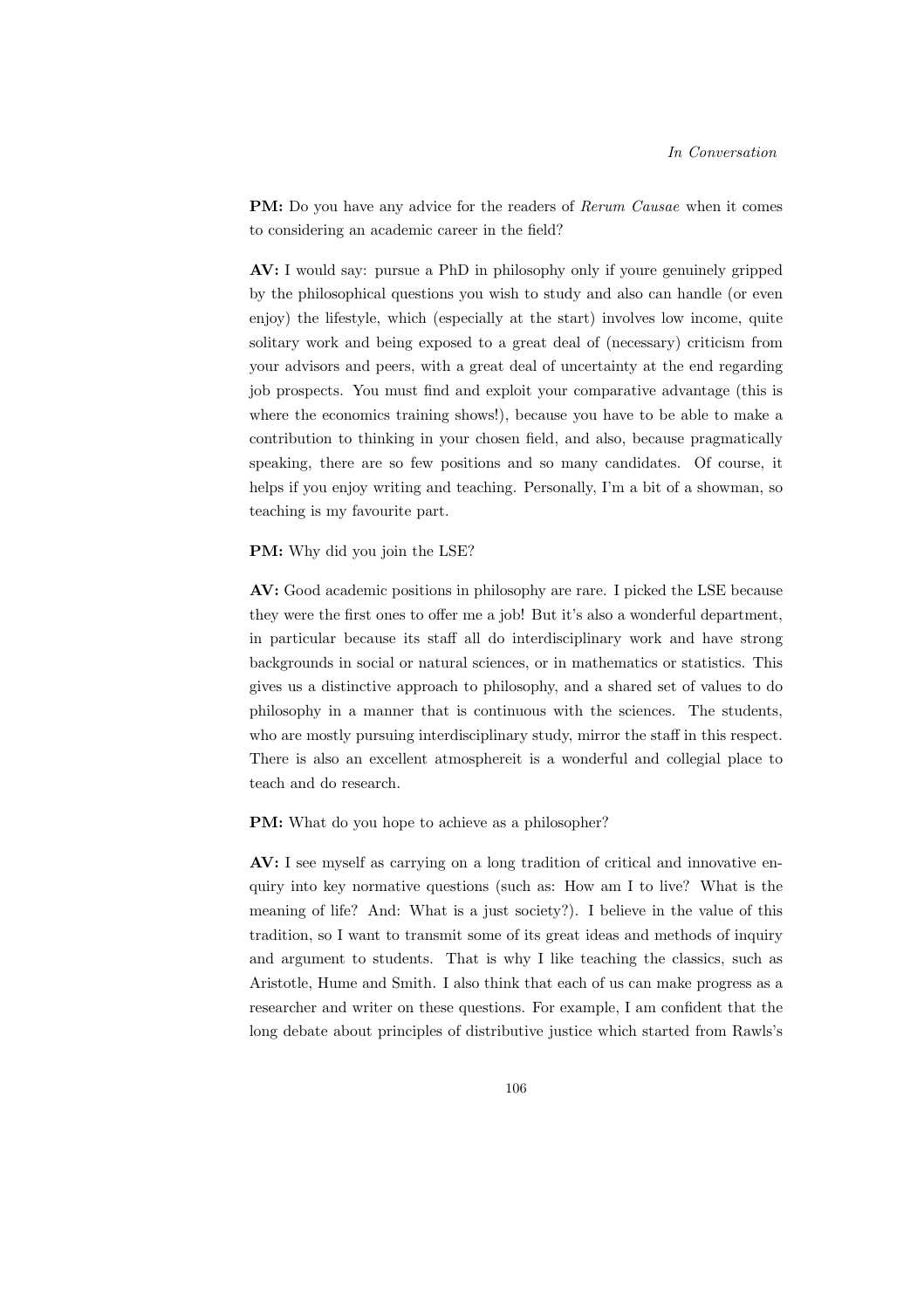## with Dr. Alex Voorhoeve

and Gauthier's criticism of utilitarianism as failing to respect the separateness of persons has led to a deeper understanding of the requirements of distributive justice and to new, intriguing theoriessuch as the prioritarianism proposed by Parfit or to new foundations for older theories, such as egalitarianism.

PM: Do policy makers listen to moral and political philosophers? What makes philosophers well placed to advise on public policy issues?

AV: In fact, Britain has a strong tradition of involving philosophers in the public dialogue and policy formation. Indeed, studying Philosophy, Politics and Economics (PPE) has been a standard path into government. Moreover, academic philosophers have often been asked to advise on policy. For example, Bernard Williams chaired the influential Committee on Obscenity and Film Censorship, led to significant liberalization of laws regulating the availability of obscene material to the public. Another prominent example is bioethics committees, on which philosophers such as Mary Warnock and Onora O'Neill have played influential roles. I am also involved in a project with the World Health Organization, called Making Fair Choices on the Path to Universal Health Coverage. On this committee, philosophers play a prominent role (alongside doctors and health policy experts) in articulating criteria for the fair allocation of health resources. Philosophers are well-placed to contribute because they have been exposed to many detailed arguments in the field (e.g. of distributive justice) and are therefore typically more aware of both the foundations and implications of various principles. They are also commonly practiced at engaging others in reasoned dialogue on moral issues, which helps when one has to work through disagreements when serving on a diverse committee.

PM: How was your experience of interviewing some of the prominent philosophers of our time for Conversations in Ethics? Bernard Williams, who you mentioned earlier, was one of them.

AV: It was quite the experience, and also intimidating at times. I started the project when I was a graduate student. Every interview felt like an exam, because you really needed to do a lot of reading and understand each interviewees work in depth. I didnt sleep the night before the interview with Bernard Williams, I was so nervous at meeting him, especially since he was known for his clever and cutting style. Some philosophers, I remember Philippa Foot being